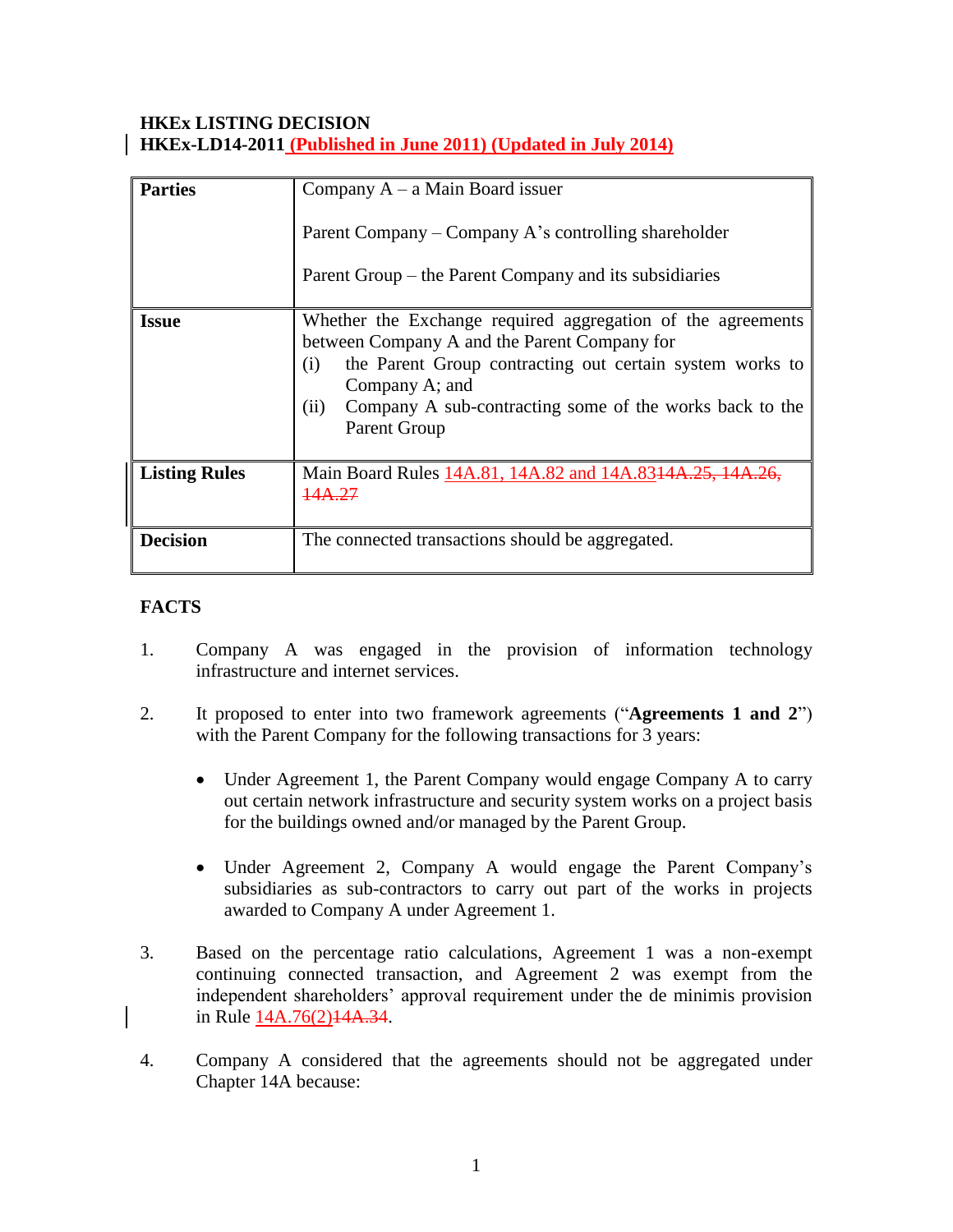- They were distinct and separate from each other.
- The transactions were of different nature to Company A. One of them was of an income nature and the other was of an expense nature.

### **APPLICABLE LISTING RULES**

5. Rule  $14A.8114A.25$  states that:

The Exchange will aggregate a series of connected transactions and treat them as if they were one transaction if they are all completed within a 12-month period or are otherwise related.  $\overline{I}$ such cases, tThe listed issuer must comply with the applicable connected transaction requirements based on for the relevant classification of the connected transactions when aggregated. …

6. Rule 14A.82 <del>14A.26</del> states that:

Factors that which the Exchange will consider take into account in determining whether for aggregation of a series of connected transactions will be aggregated include whether the transactions:

- $(1)$  they are entered into by the listed issuer with the same party, or with-parties who are connected or otherwise associated with one another:
- (2) involve the acquisition or disposal of securities or an interest in one particular company or group of companies;
- (23) they involve the acquisition or disposal of parts of one asset, or securities or interests in a company or group of companies; or
- (34) they together lead to substantial involvement by the listed issuer's group in a new business activity—which did not previously form a part of the listed issuer's principal business activities.
- 7. Rule 14A.8314A.27 states that:

The Exchange may aggregate consider aggregating all continuing connected transactions with a single connected person to determine in which category the aggregated transaction falls.

## **ANALYSIS**